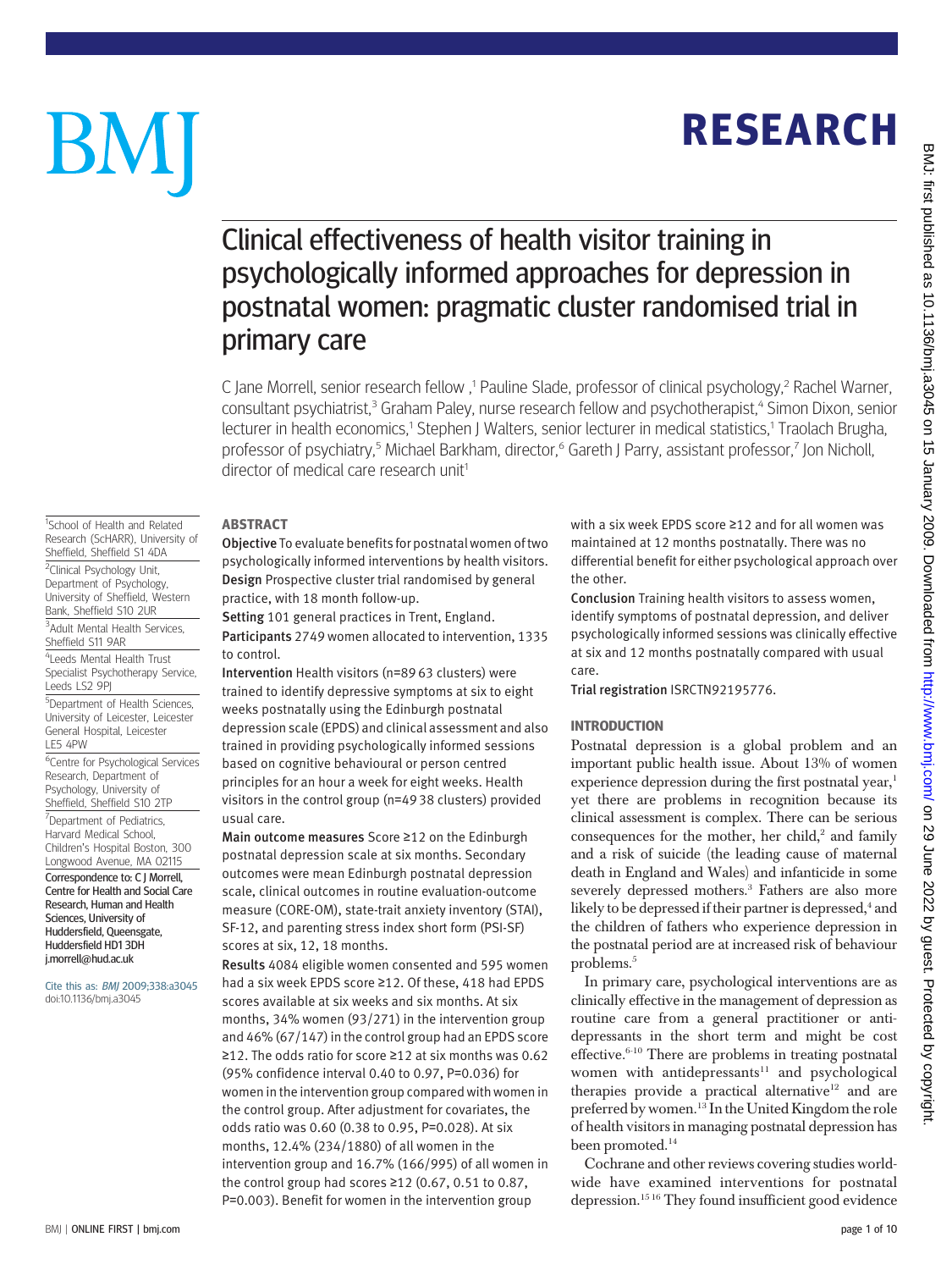to recommend treatment, mainly because of inadequacies in design or reporting of random allocation method, sample size, follow-up, or failure to use intention to treat analysis. Psychosocial and psychological interventions might be an effective treatment option, but the long term effectiveness remains unclear.16

In this pragmatic trial we examined outcomes for postnatal women of special training for health visitors compared with usual care. We chose a cluster allocation by general practice to minimise contamination between intervention and control group. We tested the hypotheses that there would be no differences between the groups in outcome for mother, infant, or family nor between the groups randomised to the two different psychological approaches.

#### **METHODS**

# **Setting and participants**

The pragmatic cluster trial took place from April 2003 to March 2006 in 101 general practices (clusters) in 29



Fig 1 <sup>|</sup> Trial profile of clusters, all women and women with six week EPDS score <sup>≥</sup>12 in control and intervention groups. Note: 597 women were not sent 12 month questionnaire as their baby was <12 months, and 1879 women were not sent 18 month questionnaire as their baby was not 18 months when follow-up interval ended

primary care trusts in the former Trent Regional Health Authority, comprising a blend of urban and rural areas, with a population of about 5.2 million people. Clusters were eligible if they were based in the Trent region. Health visitors recruited eligible women antenatally if they were registered with participating practices, were aged 18 or more, were able to give informed consent, and had no severe mental health problems. In 101 clusters there were 7649 eligible women, and 4084 consented to take part.

#### Health visitor training

Health visitors in the intervention group were trained to identify depressive symptoms using the Edinburgh postnatal depression scale (EPDS)<sup>17</sup> and to use clinical assessment skills to assess a mother's mood including suicidal thoughts. The EPDS is a self report measure with a score ranging from 0 to 30 (the highest symptom level). It is widely used in research and clinical practice but on its own is inadequate for confirming depression without a clinical interview. These health visitors were also trained to deliver psychologically informed sessions based on distinct psychological theories, either cognitive behavioural principles<sup>18</sup> or on person centred principles.<sup>19</sup> We then compared these two approaches.

#### Baseline measurement and identification of women with six week score ≥12

Women were sent a postal questionnaire at six weeks postnatally to collect demographic details, measure depressive symptoms using the EPDS, and measure social support and stressful life events using the measure of social relationships<sup>20</sup> and list of threatening experiences, $^{21}$  and previous depression. $^{22}$ 

Administration of the questionnaire coincided with an existing health visitor contact. We used the recommended pragmatic EPDS threshold score of 12 to identify women with symptoms of depression.<sup>2324</sup> In the first validation study, this score correctly identified all women with major depression and most with minor depression.17 The sensitivity for identifying depressed women (true positives) was 86% and the specificity for identifying true negatives was 78%. A cut off of 9 or 10 correctly identified all women with definite minor depression but the original researchers considered that there would be an untenable workload for health visitors if health visitors used this lower threshold.23 As some women could simply be unhappy when they completed the six week EPDS, women with a raised score completed a repeat EPDS after two weeks to identify those who needed further support.<sup>24</sup>

We used the recommended  $score^{17}$  to identify women more likely to benefit from psychologically informed sessions. The main comparison was between women in the two groups with an EPDS score  $\geq$ 12 at six weeks.

We also followed up all consented women as some who scored <12 at six weeks might have been depressed at that time and others would have developed depression over the following months. All women whose infants were 6, 12, and 18 months old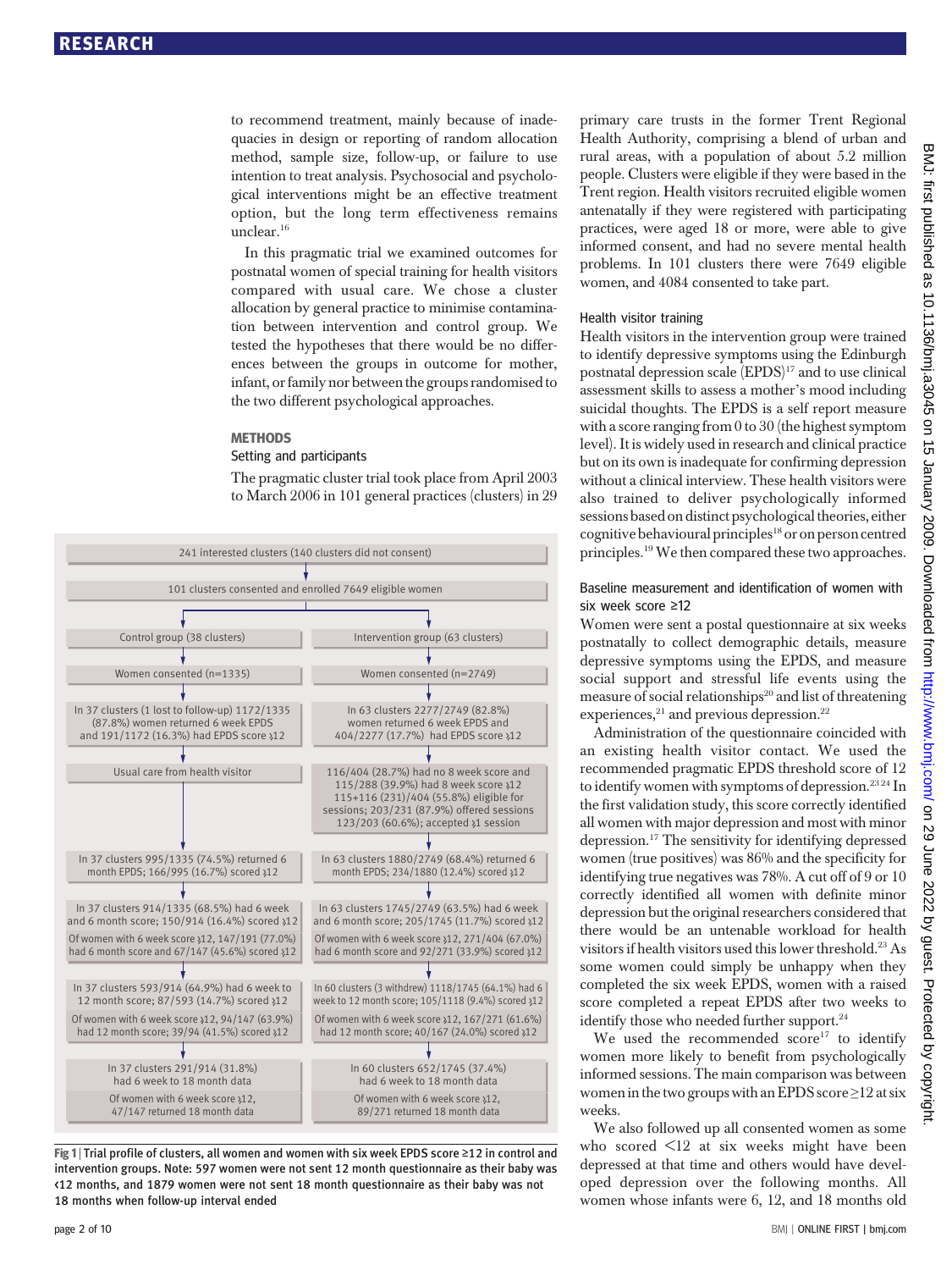Table 1 <sup>|</sup> Baseline characteristics of women with score <sup>≥</sup>12 on Edinburgh postnatal depression scale (EPDS) at six weeks postnatally and all consented women who returned questionnaire at six weeks and six months, for intervention group (specially trained health visitors) versus control group (usual care). Figures are means (SD) or numbers (percentages) of women

|                                      |                | Women with six week EPDS score ≥12 (n=418) |                | All women (n=2659) |                  |                  |  |  |
|--------------------------------------|----------------|--------------------------------------------|----------------|--------------------|------------------|------------------|--|--|
|                                      | Control        | Intervention                               | All            | Control            | Intervention     | All              |  |  |
| Age (years):                         |                |                                            |                |                    |                  |                  |  |  |
| No of women                          | 147            | 271                                        | 418            | 913                | 1745             | 2658             |  |  |
| Mean (SD)                            | 30.6(5.5)      | 31.0(5.4)                                  | 30.9(5.4)      | 32.0(5.1)          | 31.3(5.0)        | 31.5(5.1)        |  |  |
| Age (years) at birth of first child: |                |                                            |                |                    |                  |                  |  |  |
| No of women                          | 145            | 265                                        | 410            | 889                | 1714             | 2603             |  |  |
| Mean (SD)                            | 27.5(6.0)      | 27.4(5.8)                                  | 27.4 (5.8)     | 29.0(5.3)          | 28.0(5.3)        | 28.4(5.3)        |  |  |
| No of other children:                |                |                                            |                |                    |                  |                  |  |  |
| No of women                          | 147            | 271                                        | 418            | 914                | 1745             | 2659             |  |  |
| Mean (SD)                            | 0.7(1.0)       | 0.8(0.9)                                   | 0.8(0.9)       | 0.7(0.8)           | 0.7(0.9)         | 0.7(0.9)         |  |  |
| EPDS score at six weeks:             |                |                                            |                |                    |                  |                  |  |  |
| No of women                          | 147            | 271                                        | 418            | 914                | 1745             | 2659             |  |  |
| Mean (SD)                            | 15.4(3.2)      | 15.1(2.9)                                  | 15.2(3.0)      | 6.8(5.0)           | 6.6(4.8)         | 6.7(4.8)         |  |  |
| CORE-OM score at six weeks:          |                |                                            |                |                    |                  |                  |  |  |
| No of women                          | 146            | 269                                        | 415            | 906                | 1735             | 2641             |  |  |
| Mean (SD)                            | 1.40(0.50)     | 1.35(0.49)                                 | 1.37(0.49)     | 0.55(0.51)         | 0.51(0.49)       | 0.52(0.50)       |  |  |
| SF-12 MCS score at six weeks:        |                |                                            |                |                    |                  |                  |  |  |
| No of women                          | 143            | 265                                        | 408            | 888                | 1719             | 2607             |  |  |
| Mean (SD)                            | 29.4(9.2)      | 29.1(8.0)                                  | 29.2 (8.4)     | 42.7(9.5)          | 42.9(9.3)        | 42.9(9.4)        |  |  |
| SF-12 PCS score at six weeks:        |                |                                            |                |                    |                  |                  |  |  |
| No of women                          | 143            | 265                                        | 408            | 888                | 1719             | 2607             |  |  |
| Mean (SD)                            | 48.5 (10.9)    | 50.1(9.4)                                  | 49.6 (10.0)    | 50.5(8.7)          | 51.4(8.0)        | 51.1(8.3)        |  |  |
| Twin births                          | 2/147(1.4)     | 3/270(1.1)                                 | 5/417(1.2)     | 5/833(0.6)         | 19/1727(1.1)     | 24/2560 (0.9)    |  |  |
| Living alone with no<br>adults       | 7/146(4.8)     | 19/269(7.1)                                | 26/415(6.3)    | 31/912 (3.4)       | 58/1706 (3.3)    | 89/2618(3.4)     |  |  |
| History of major life<br>events      | 73/145 (50.3)  | 152/269 (56.5)                             | 225/419 (54.3) | 368/906 (40.6)     | 715/1735 (41.2)  | 1083/2641 (41.0) |  |  |
| White ethnicity                      | 133/147 (90.5) | 257/271 (94.8)                             | 390/418 (93.3) | 871/914 (95.3)     | 1686/1744 (96.6) | 2557/2658 (96.2) |  |  |
| English first language               | 136/147 (92.5) | 266/271 (98.2)                             | 402/418 (96.2) | 877/914 (96.0)     | 1699/1744 (97.4) | 2576/2658 (96.9) |  |  |
|                                      |                |                                            |                |                    |                  |                  |  |  |

CORE-OM=clinical outcomes in routine evaluation-outcome measure; SF-12 MCS=short form 12 mental component summary; SF-12 PCS=short form 12 physical component summary. Better health represented by lower EPDS and CORE-OM score and higher SF-12 PCS and SF-12 MCS score.

within the trial follow-up phase were sent a postal follow-up questionnaire.

### Intervention group

In clusters in the intervention group the psychologically informed approach comprised a package of health visitor training, combining three main elements of assessing women, identifying depressive symptoms, and delivering either a cognitive behavioural<sup>18</sup> or a person centred approach.19 A training reference group of experienced academically based trainers in psychological therapy, who represented both the cognitive behavioural and person centred approaches,

maximisedthe rigour, effectiveness, and comparability ofthetwo training programmes. This wasto ensurethat the trial would be considered by advocates of each approach to have been a credible and fair test of that approach. The manualised health visitor training ensured that unintentional bias supporting either of the two interventions was minimised and prepared the health visitors to provide an appropriate, pragmatic, distinctive, derivative approach, delivering critical elements from cognitive behavioural therapy or person centred therapy, not psychotherapy.

The common areas for training in both approaches enabled health visitors to acquire further generic skills

Table 2 <sup>|</sup> Primary outcome: numbers (percentages) of women with score <sup>≥</sup>12 on Edinburgh postnatal depression scale at six months among 418\* women with score ≥12 at six weeks, all women (n=2659\*), and 2241 women with score <12 at six weeks

|                                                                                                                                                                                                    |                |                 |                             |                                | Odds ratio (95% CI)            |  |
|----------------------------------------------------------------------------------------------------------------------------------------------------------------------------------------------------|----------------|-----------------|-----------------------------|--------------------------------|--------------------------------|--|
|                                                                                                                                                                                                    | Control        | Intervention    | % Difference (95% CI)       | Unadiusted                     | Adjusted <sup>+</sup>          |  |
| Score $\geq$ 12 at six weeks                                                                                                                                                                       | 67/147(45.6)   | 92/271 (33.9)   | 11.7 (0.4 to 22.9)          | $0.62$ (0.40 to 0.97), P=0.036 | 0.60 (0.38 to 0.95), P=0.028   |  |
| All women                                                                                                                                                                                          | 150/914 (16.4) | 205/1745 (11.7) | 4.7 $(0.7 \text{ to } 8.6)$ | $0.67$ (0.51 to 0.87), P=0.003 | $0.67$ (0.52 to 0.86), P=0.002 |  |
| Score <12 at six weeks                                                                                                                                                                             | 83/767 (10.8)  | 113/1474 (7.7)  | $3.1(0.4 \text{ to } 5.9)$  | 0.68 (0.51 to 0.92), P=0.016   | $\overline{\phantom{a}}$       |  |
| *For adjusted odds ratio, n=409 for women with score ≥12 at six weeks and 2624 for all women.<br>tablisted for score at six weeks, living alone, history of postnatal depression, any life events. |                |                 |                             |                                |                                |  |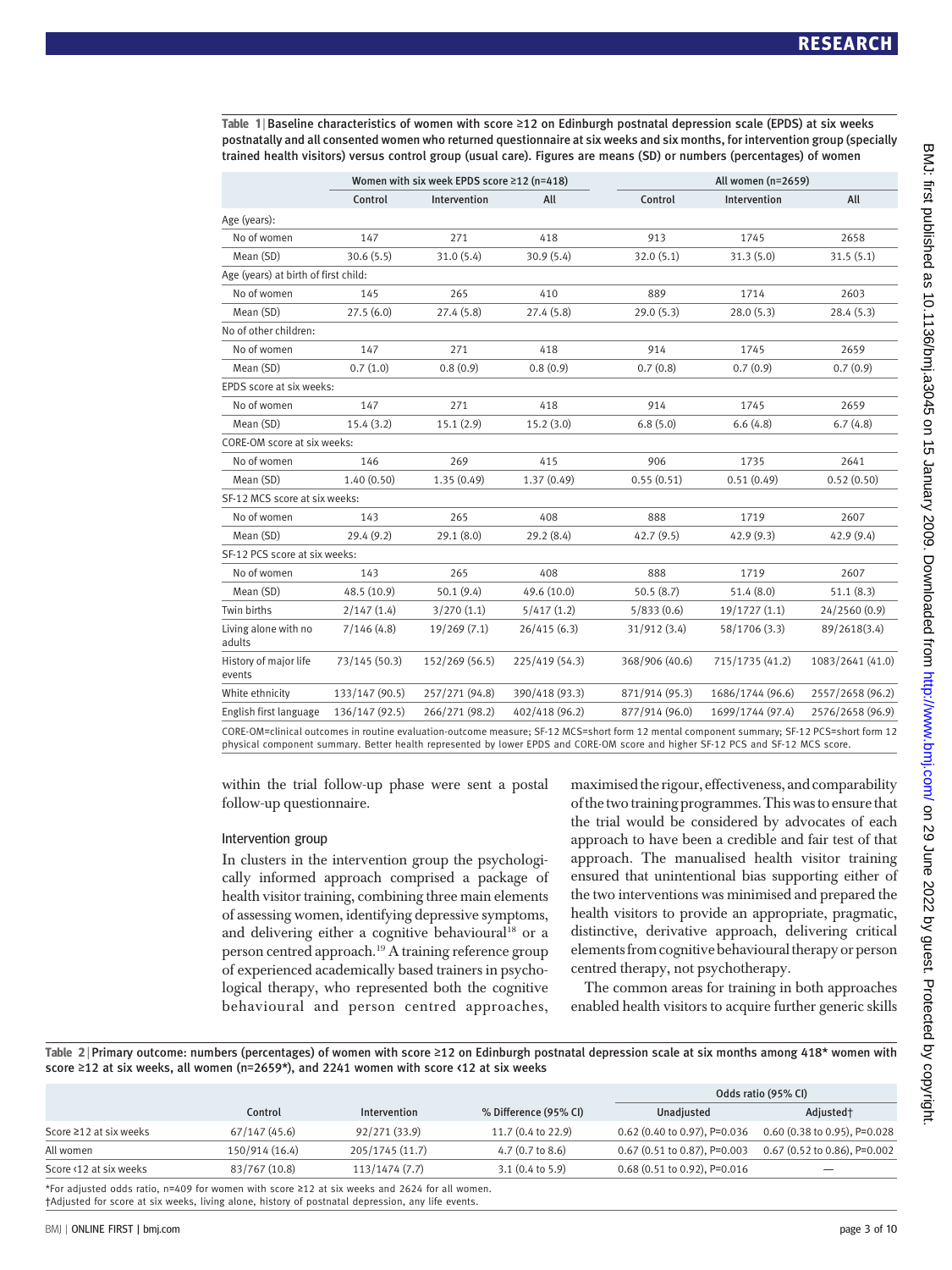in developing helpful relationships such as positive regard and empathy. The cognitive behavioural training emphasised the identification of unhelpful patterns of behaviours, perceptions, or thoughts in a woman's life, and that these are common and normal, to help the woman to change these herself.18 The person centred training used the three principles of the actualising tendency, a non-directive attitude, and the necessary and sufficient conditions of change.19 Person centred counselling has previously been referred to as non-directive counselling.25 See bmj.com for further details on the training of the health visitors.

As usual in the application of psychologically informed approaches in the NHS, the health visitors had access to clinical supervision with the trainers by telephone. The health visitors were asked to attend monthly reflective practice sessions to ensure they carried out the sessions according to their training.

#### Women eligible for psychologically informed sessions

In the intervention group the health visitors readministered the EPDS face to face at eight weeks postnatally to all women with a six week EPDS score ≥12. Those who still had a score ≥12 were offered either cognitive behavioural or person centred sessions according to the cluster randomisation.

The health visitor delivered weekly one hour sessions in the woman's home for up to eight weeks, focusing on the woman's needs, starting around eight weeks postnatally.

#### Usual care

In the UK, general practitioners, midwives, and hospital obstetricians meet women early in pregnancy to plan care. Care is then given by a midwife, shared

between the midwife and possibly a general practitioner, or otherwise. Consultant led care is based on clinical need. UK health visitors have routine contact with women at a new birth visit and at well baby clinics.

Before random allocation, 47% of all participating health visitors had used an EPDS assessment at six weeks postnatally, according to primary care trust policy, and would typically refer women to a general practitioner but not offer psychologically informed sessions. After randomisation, control health visitors in 38 clusters continued to represent this variability so women in the control group continued to receive the range of usual postnatal care as provided by these health visitors. All health visitors continued to fulfil other aspects of their role.

#### **Outcomes**

We measured outcomes using a postal questionnaire at six, 12, and 18 months postnatally.

Primary outcome—The patient centred primary outcome was the proportion of women with a six week EPDS  $\geq$ 12, who had a six month EPDS score  $\geq$ 12.

Secondary outcomes—Secondary outcomes included the mean EPDS score at six and 12 months postnatally. The other secondary outcomes had all been used with perinatal women and had good psychometric properties.15 To capture the broader impact of the intervention we measured women's general health using the SF-12 mental component summary (SF-MCS) and physical component summary (SF-PCS).26 We used the clinical outcomes in routine evaluationoutcome measure (CORE-OM)<sup>27</sup> as a measure of global distress. We also measured symptoms of postnatal anxiety using the state-trait anxiety inventory (STAI)28 because anxiety disorders are as common as

Table 3 <sup>|</sup> Secondary outcomes at six months for women with score <sup>≥</sup>12 on Edinburgh postnatal depression scale (EPDS) at six weeks and all women, for control group versus intervention group

|                                                  | Control        |              |                | Unadjusted<br>Intervention |                                |         | Adjusted*                      |         |
|--------------------------------------------------|----------------|--------------|----------------|----------------------------|--------------------------------|---------|--------------------------------|---------|
|                                                  | No of<br>women | Mean (SD)    | No of<br>women | Mean (SD)                  | Difference (95% CI)            | P value | Difference (95% CI)            | P value |
| Women with score $\geq$ 12 at six weeks (n=418): |                |              |                |                            |                                |         |                                |         |
| <b>EPDS</b>                                      | 147            | 11.3(5.8)    | 271            | 9.2(5.4)                   | $-2.1$ ( $-3.4$ to $-0.8$ )    | 0.002   | $-2.1$ ( $-3.3$ to $-0.9$ )    | 0.001   |
| CORE-OM                                          | 146            | 1.05(0.69)   | 269            | 0.82(0.62)                 | $-0.23$ ( $-0.39$ to $-0.07$ ) | 0.006   | $-0.22$ ( $-0.36$ to $-0.09$ ) | 0.001   |
| <b>STATE</b> anxiety                             | 136            | 45.5(12.5)   | 254            | 41.7(11.8)                 | $-3.8$ ( $-6.6$ to 1.0)        | 0.008   | $-3.9$ ( $-6.1$ to $-1.4$ )    | 0.003   |
| SF-12 MCS                                        | 142            | 37.8 (11.8)  | 263            | 42.3 (10.8)                | 4.7 $(1.8 \text{ to } 7.6)$    | 0.001   | $5.2$ (2.5 to 7.8)             | 0.001   |
| SF-12 PCS                                        | 142            | 54.3(9.0)    | 263            | 53.0(7.6)                  | $-1.4$ ( $-3.5$ to 0.7)        | 0.204   | $-1.7$ ( $-3.6$ to 0.1)        | 0.069   |
| PSI-SF total                                     | 106            | 139.6 (20.4) | 211            | 148.9 (17.0)               | 9.2 (4.8 to 13.7)              | 0.001   | 9.3 (5.2 to 13.4)              | 0.001   |
| stress                                           |                |              |                |                            |                                |         |                                |         |
| All women (n=2659):                              |                |              |                |                            |                                |         |                                |         |
| <b>EPDS</b>                                      | 914            | 6.4(5.2)     | 1745           | 5.5(4.7)                   | $-1.0$ (-1.5 to $-0.4$ )       | 0.001   | $-0.8$ ( $-1.2$ to $-0.4$ )    | 0.001   |
| CORE-OM                                          | 906            | 0.53(0.53)   | 1736           | 0.45(0.46)                 | $-0.09$ ( $-0.15$ to $-0.04$ ) | 0.001   | $-0.07$ ( $-0.11$ to $-0.03$ ) | 0.001   |
| <b>STATE</b> anxiety                             | 858            | 34.3(11.7)   | 1634           | 33.2 (10.9)                | $-1.3$ (-2.7 to $-0.1$ )       | 0.042   | $-1.3$ ( $-2.5$ to $-0.1$ )    | 0.033   |
| SF-12 MCS                                        | 885            | 47.6(10.5)   | 1694           | 48.9(9.5)                  | 1.5(0.3 to 2.6)                | 0.010   | $1.4$ (0.5 to 2.3)             | 0.003   |
| SF-12 PCS                                        | 885            | 54.5(6.8)    | 1694           | 54.7(6.1)                  | $0.2$ (-0.3 to 0.7)            | 0.469   | $0.0$ (-0.4 to 0.5)            | 0.871   |
| PSI-SF total<br>stress                           | 698            | 155.9 (16.9) | 1310           | 157.9 (15.3)               | 2.1(0.3 to 3.9)                | 0.021   | $2.3(0.6 \text{ to } 3.9)$     | 0.007   |

CORE-OM=clinical outcomes in routine evaluation-outcome measure; SF-12 MCS=short form 12 mental component summary; SF-12 PCS=short form 12 physical component summary; PSI-SF=parenting stress index short form. Better health represented by lower score in EPDS, CORE-OM, and STATE anxiety; higher score in others \*Adjusted for six week score, living alone, history of postnatal depression, any life events.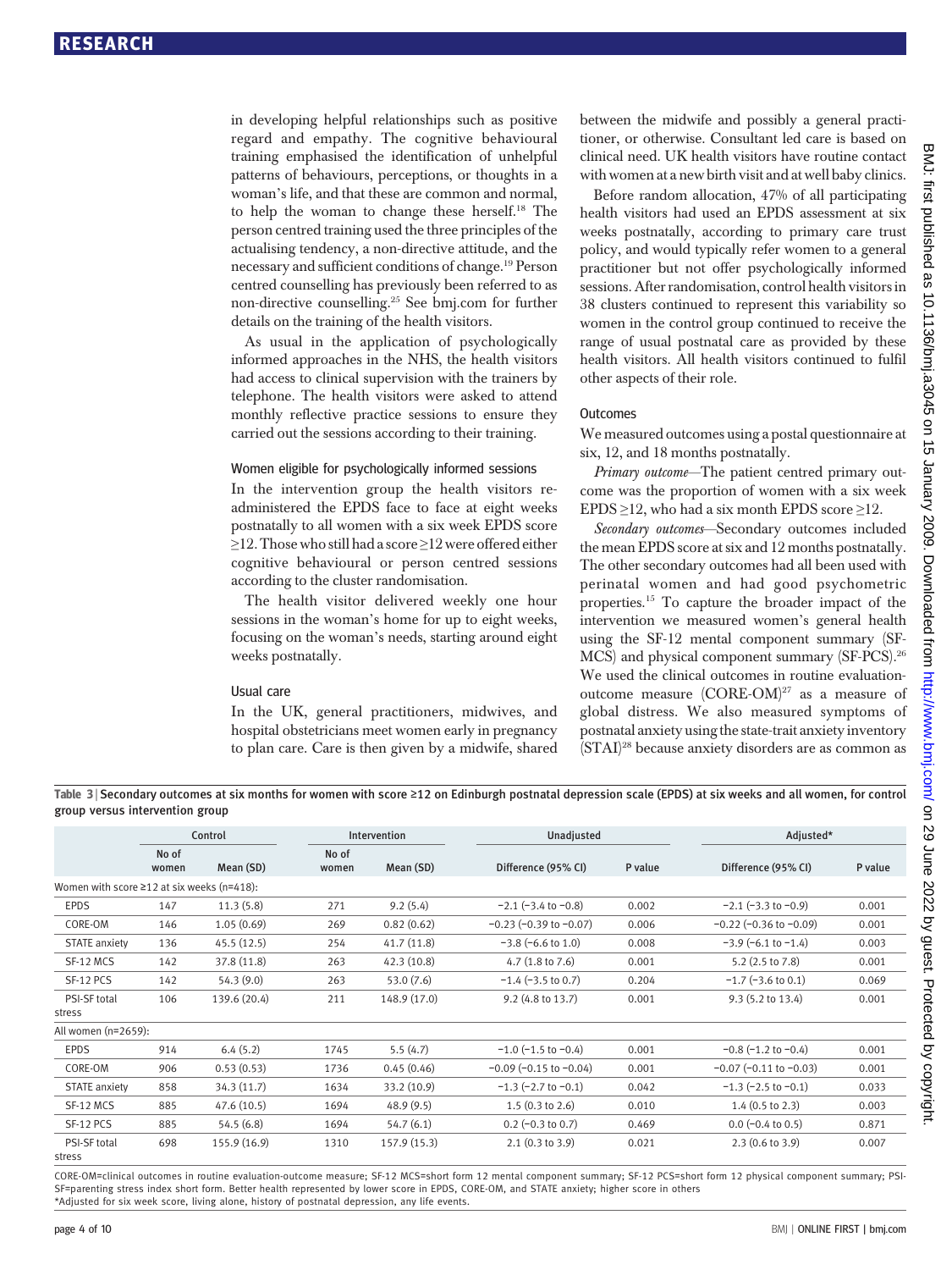Table 4 <sup>|</sup> Primary outcome: numbers (percentages) of women with score <sup>≥</sup>12 on Edinburgh postnatal depression scale at six months among 418\* women with score ≥12 at six weeks and all women (n=2659\*) according to therapeutic approach: cognitive behavioural (CBA) or person centred (PCA)

|                           |                  |                   |                                                                                               | Odds ratio (95% CI)         |                             |  |  |
|---------------------------|------------------|-------------------|-----------------------------------------------------------------------------------------------|-----------------------------|-----------------------------|--|--|
|                           | <b>CBA</b>       | <b>PCA</b>        | Difference % (95% CI)                                                                         | Unadjusted                  | Adjusted                    |  |  |
| Score ≥12 at six<br>weeks | 46/140<br>(32.9) | 46/131<br>(35.1)  | $2.2$ (-10.1 to 14.2)                                                                         | 1.09 (0.64 to 1.88), P=0.74 | 1.00 (0.57 to 1.77), P=0.99 |  |  |
| All women                 | 98/848<br>(11.6) | 107/897<br>(11.9) | $0.3$ (-2.6 to 3.4)                                                                           | 1.04 (0.78 to 1.39), P=0.80 | 1.09 (0.81 to 1.46), P=0.59 |  |  |
|                           |                  |                   | *For adjusted odds ratio, n=265 for women with score ≥12 at six weeks and 1726 for all women. |                             |                             |  |  |

depression after delivery.29 Women completed the parenting stress index short form  $(PSI-SF)^{30}$  as a measure of adjustment to new parenthood.

## Statistical analysis

All analyses were by intention to treat, analysed as randomised, irrespective of receipt of psychologically informed sessions, with P<0.05 regarded as significant. The primary analysis compared scores at six months for women with a six week EPDS score  $\geq 12$  in all intervention clusters with those in the control group.

We used a marginal generalised linear model with coefficients estimated using generalised estimating equations<sup>32</sup> with robust standard errors and an exchangeable auto correlation matrix in Stata v8 (StataCorp, College Station, TX) to analyse the outcomes and adjust for the potential clustering of the data. We have shown estimates of the group coefficients from these regression models with their associated 95% confidence intervals. In all the analyses we first fitted a simple model and then one to adjust for individual level covariates (living alone, history of postnatal depression, and stressful life events, as the strongest predictors of postnatal depression)<sup>22</sup> and six week EPDS score. For secondary outcomes we compared mean values at six, 12, and 18 months using similar models. We included in the statistical analysis women with EPDS scores at both six weeks and six months and did not impute missing data.

### **RESULTS**

# Cluster characteristics

Figure 1 shows the flow of clusters and participants through the trial. Among 241 interested practices, 101 consented to take part. These recruited practices were in areas representative of Trent and England as a whole according to the index of multiple deprivation. <sup>33</sup> The 101 clusters yielded 7649 eligible women of whom 4084 (53%) with a live baby consented to take part.

### Six week response and identification of women with six week EPDS score ≥12

Of all the women in 101 clusters, 85% (3449/4084) completed a six week questionnaire: 16% (191/1172) in the control group and 18% (404/2277) in the intervention group scored ≥12 on the EPDS.

### Characteristics of women in the comparison groups

Table 1 compares the baseline characteristics of women with a six week EPDS score  $\geq$ 12 (n=418) and all women (n=2659) who returned questionnaires at six weeks and six months, indicating that the randomisation resulted in well balanced groups.

#### Recruitment and randomisation

We systematically approached a range of networks to facilitate the recruitment of clusters. Health visitors worked with the general practitioners, were usually based in the same premises, and held a caseload of families registered with the practice. To avoid selection bias in the clusters, health visitors and a general practitioner in each practice signed a consent form before the random allocation. The health visitors aimed to recruit all eligible individual women on their caseload consecutively to avoid bias in the selection of women.

#### Sequence generation and random assignment

An independent statistician generated the allocation sequence using a computer randomisation programme (RANDOM, Southampton University). To minimise imbalance across groups, the clusters were stratified by the number of expected births per cluster per year into three groups  $\langle 570, 70-100, 5100 \rangle$ . Clusters were allocated to either cognitive behavioural or person centred approach (intervention) or the control group in a ratio of 1:1:1. The sequence was concealed to clusters. The principal investigator (CJM) enrolled the general practitioners and health visitors and informed them of their allocation. We could not blind participants or health visitors to group assignment.

### Sample size calculation

To calculate the sample size we assumed an intracluster correlation coefficient of  $0.006^{31}$  and an average of six women per cluster with a six week score  $\geq$ 12. Eighty seven clusters or 520 women with a six week score  $\geq$ 12 (350 intervention, 170 control) would yield 90% power at the 5% two sided level of significance to detect a 15% absolute difference (50% v 35%) in the proportions of women in each group with a six month score  $\geq$ 12. We assumed a 20% loss to follow-up at six months, requiring 649 women in total and a recruitment phase of 15 months. Within the intervention group we also had 80% power to detect a 15% significant difference in the proportions of women with a six month score  $\geq$ 12 (43% v 28%) between the two intervention groups.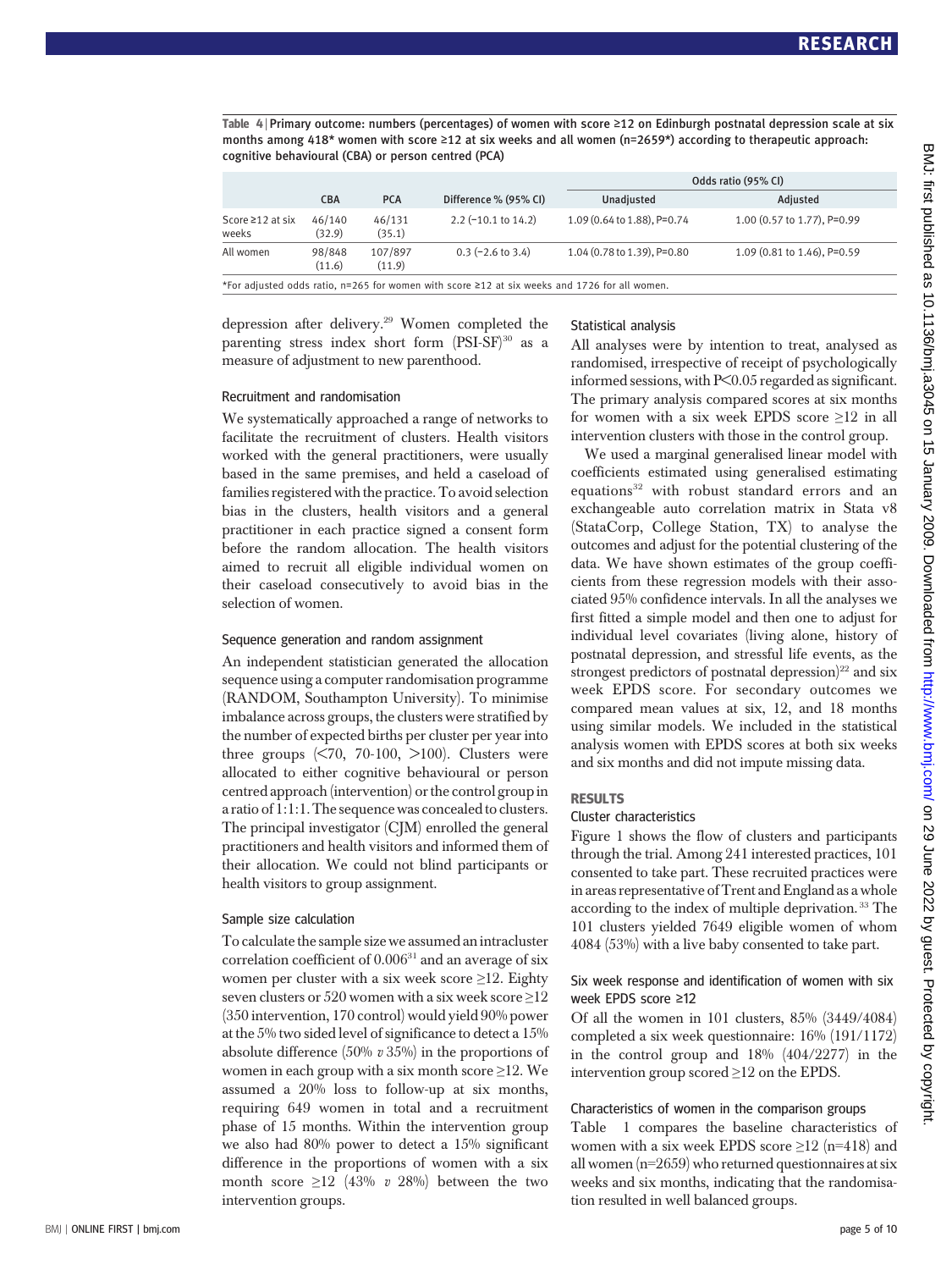### Six month follow-up and analysis for women with six week EPDS score ≥12

Seventy per cent (418/595) of women with a six week EPDS score ≥12 from 86 clusters had a six week and a six month score available for analysis; 77% (147/191) in the control group  $v$  67% (271/404) in the intervention group (fig 1). For the primary outcome, 46% women  $(67/147)$  in the control group and  $34\%$   $(93/271)$ in the intervention group scored  $\geq$ 12 on the six month EPDS (table 2). The difference of 11.7% (95% confidence interval 0.4% to 22.9%) was significant (P=0.039). This means that we would need to treat nine women who had a six week EPDS score ≥12 for one additional woman to have an EPDS score <12 at six months.

After adjustment for living alone, history of postnatal depression, stressful life events, and six week EPDS score the odds ratio  $(0.60, 0.38$  to  $0.95, P=0.028$  further indicated that women in the intervention group with a six week score  $\geq$ 12 were 40% less likely to have a six month score  $\geq$ 12 than women in the control group.

For women with a six week score  $\geq$ 12, the mean EPDS score at six months was 11.3 (SD 5.8) in the control group and 9.2 (SD 5.4) in the intervention group (table 3). The mean difference of −2.1 (−3.4 to −0.8, P=0.002) remained significant after we adjusted for variables at six weeks (P=0.001). Table 3 also shows the differences in the mean scores for the secondary outcomes in favour of the intervention group women with a six week EPDS score ≥12.

### Six month follow-up and analysis for all women as randomised

Of all the women who returned a six week questionnaire, 77% (2659/3449) also returned a six month questionnaire (fig 1): 78% (914/1172) in the control group and 77% (1745/2277) in the intervention group.

At the six month follow-up 16% (150/914) of all women in the control group and 12% (205/1745) of all women in the intervention group had a six week score ≥12, an absolute difference of 4.7% (0.7% to 8.6%,



Fig 2 <sup>|</sup> Mean EPDS scores over time by intervention and control group for women at risk (score ≥12 on EPDS at six weeks) and for all women

P=0.003). The difference was still significant (P=0.002) after we adjusted for living alone, history of postnatal depression, stressful life events, and six week EPDS score (table 2). The mean score was 6.4 (SD 5.2) in the control group and 5.5 (SD 4.7) in the intervention group  $(P<0.001)$  (table 3). Table 3 also shows the secondary outcome mean scores for all women favouring the intervention group women.

#### Intracluster correlation coefficient

The observed intracluster correlation coefficient for the primary outcome at six months was 0.037 (0.000 to 0.114) for the 418 women with a six week score  $\geq$ 12 in 86 clusters and 0.009 (0.000 to 0.022) for all 2659 women in 100 clusters.

### Comparison of the cognitive behavioural approach and person centred approach

Examination of the two intervention groups separately showed that 33% (46/140) of women with a six week score  $\geq$ 12 in the cognitive behavioural group and 35% (46/131) in the person centred group had a six month score  $\geq$ 12 (P=0.74) (table 4). The mean six month score was 9.2 (SD 5.3) for women in the cognitive behavioural group and 9.2 (SD 5.5) for women in the person centred group (P=0.99).

For all women in the intervention group, 12% (98/ 848) in the cognitive behavioural group and 12% (107/ 897) in the person centred group had a six month score  $\geq$ 12 (P=0.80). The mean six month score was 5.5 (SD 4.7) for all women in each of the groups (P=0.94).

#### Secondary outcomes at 12 and 18 months

Figure 2 shows how the mean score changed over time from six weeks to 12 months for women with a six week score  $\geq$ 12 and all women by group. Table 5 shows that the differences in the mean EPDS scores at six months and secondary outcome scores were sustained at 12 months for the women with a six week score ≥12 and for all women. Table 6 shows that in some measures, differences in secondary outcomes were maintained atthe 18monthfollow-upfor women with a six week score  $\geq$ 12 and for all women.

#### **DISCUSSION**

This pragmatic cluster trial provides new evidence<sup>34</sup> of the effectiveness of a package of training for health visitors to identify symptoms of depression postnatally and to provide psychologically informed sessions.<sup>35</sup> In the intervention group we found a reduction in depressive symptoms in postnatal women as measured by the Edinburgh postnatal depression scale and by secondary outcomes at six and 12 months postnatally among women with a six week EPDS score ≥12 as well as among all women as randomised. It is important to note that the comparison was between the intervention group and a usual care control group, rather than a no treatment control group.

There was also some evidence of a benefit in favour of the intervention group for some of the secondary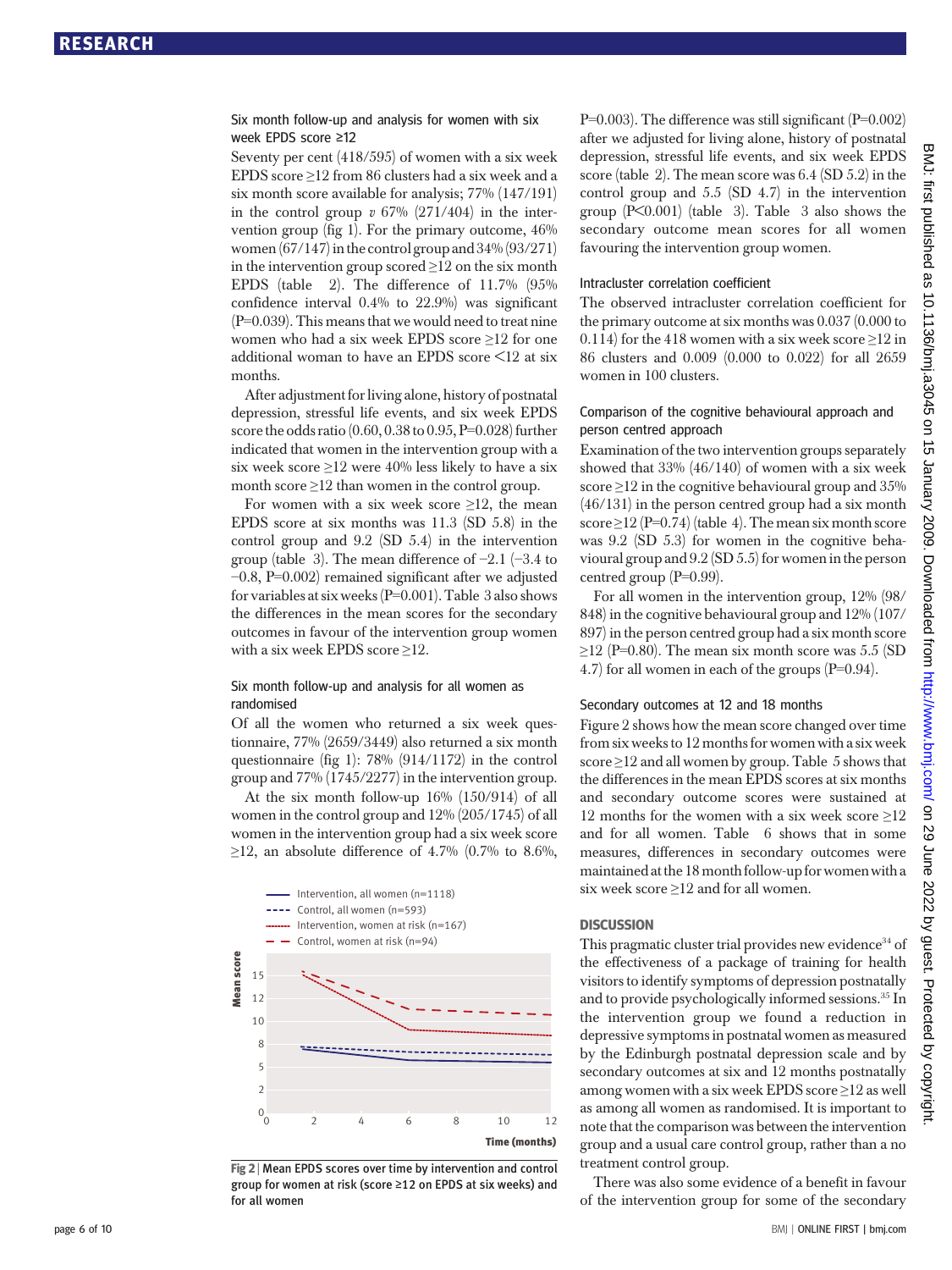outcomes at the 18 month follow-up. As fewer women were sent a follow-up questionnaire at 18 months, however, more uncertainty surrounds these outcomes.

#### Strengths of the study

The trial has good internal and external validity and, with more than twice as many participants as the previous largest study,<sup>36</sup> provides more evidence than before of the benefit of psychologically informed approaches for women with postnatal depression.<sup>16</sup> We followed postnatal women to 18 months, whereas the final outcome in most previous studies of postnatal depression was measured at one to three months postnatally,<sup>12</sup> and also incorporated an economic evaluation.

We achieved the required number of clusters. The characteristics of the practices collaborating in the study were representative of those in England, indicating good external validity. The attributes of health visitors are also probably generalisable. We estimated that 50% of all eligible women might consent to take part and 53% consented, even though recruitment relied on another agency (the health visitors) rather than researchers. The similar characteristics of the women with a six week EPDS score ≥12 in the intervention and control clusters indicate that the stratified randomisation process was effective, imparting good internal validity. We believe the women's characteristics were similar to those for women in England, and women in this trial were representative of women experiencing postnatal depression in real world primary care and typical of women who use the service.

Of all the women, 17.3% (595/3449) scored ≥12 on the six week EPDS, and the mean score for these women was 15.2. It was inevitable that not all women with a six week score  $\geq 12$  would be eligible for the psychologically informed sessions as the study was designed to filter out women with transient depressive symptoms by the re-administration of the EPDS at eight weeks postnatally.

Of the intervention group women with a six week EPDS score  $\geq$ 12 who completed the EPDS at eight weeks, 60%(173/288) scored<12 andtherefore did not fulfil the criterion for the psychologically informed sessions. Not all women completed an eight week EPDS according to the protocol, principally because the woman declined or could not be contacted. Some women were not assessed at eight weeks because the health visitor was absent (sick or on holiday). In reality health visitors might not always repeat the EPDS for a range of practical reasons. Also, as in the real world, the "clinical judgment" of health visitors dominated the decision to offer psychologically informed sessions, without the benefit of an eight week score.<sup>37</sup>

We would need to treat nine women with a six week EPDS score ≥12 for one additional woman to have an EPDS score <12 at six months. This number is derived from the absolute risk and is moderately good in this context. A small number needed to treat (NNT)—that is, approaching one—indicates that a favourable outcome occurs in nearly every person who receives the treatment and in few patients in a comparison group. Though a number needed to treat approaching one is possible, they are almost never found in practice, but small numbers needed to treat do occur in some therapeutic trials.38

We are aware of no other trials of drug or psychologically informed interventions in a homogeneous group of women that report proportions of

Table 5 <sup>|</sup> Secondary outcomes at 12 months for women with score <sup>≥</sup>12 on Edinburgh postnatal depression scale (EPDS) at six weeks and all women, for control group versus intervention group

|                         |                | Control      |                | Intervention | Unadjusted                     |         | Adjusted*                      |         |
|-------------------------|----------------|--------------|----------------|--------------|--------------------------------|---------|--------------------------------|---------|
|                         | No of<br>women | Mean (SD)    | No of<br>women | Mean (SD)    | Difference (95% CI)            | P value | Difference (95% CI)            | P value |
| Score ≥12 at six weeks: |                |              |                |              |                                |         |                                |         |
| <b>EPDS</b>             | 94             | 10.6(6.2)    | 167            | 8.1(5.6)     | $-2.5$ ( $-4.3$ to $-0.9$ )    | 0.003   | $-2.4$ ( $-4.1$ to $-0.7$ )    | 0.005   |
| CORE-OM                 | 94             | 1.00(0.68)   | 167            | 0.75(0.62)   | $-0.26$ ( $-0.44$ to $-0.08$ ) | 0.005   | $-0.21$ ( $-0.38$ to $-0.04$ ) | 0.015   |
| <b>STATE</b> anxiety    | 93             | 45.0 (13.2)  | 162            | 40.7 (12.6)  | $-4.3$ ( $-8.1$ to $-0.7$ )    | 0.019   | $-4.2$ ( $-7.8$ to $-0.5$ )    | 0.025   |
| SF-12 MCS               | 92             | 40.8 (10.9)  | 161            | 44.9 (10.9)  | 4.1 $(1.3 to 6.9)$             | 0.004   | $3.8(1.0 \text{ to } 6.6)$     | 0.008   |
| SF-12 PCS               | 92             | 54.1(7.5)    | 161            | 53.9(7.0)    | $-0.2$ ( $-2.0$ to 1.7)        | 0.857   | $-0.4$ ( $-2.0$ to 1.3)        | 0.650   |
| PSI-SF total<br>stress  | 90             | 140.7 (21.4) | 156            | 148.7 (19.2) | 8.0 (3.1 to 13.0)              | 0.001   | 8.1 (3.6 to 12.6)              | 0.001   |
| All women:              |                |              |                |              |                                |         |                                |         |
| <b>EPDS</b>             | 593            | 5.9(5.2)     | 1118           | 5.0(4.6)     | $-0.9$ ( $-1.5$ to $-0.3$ )    | 0.002   | $-0.7$ ( $-1.1$ to $-0.2$ )    | 0.003   |
| CORE-OM                 | 593            | 0.51(0.53)   | 1120           | 0.42(0.46)   | $-0.09$ ( $-0.16$ to $-0.04$ ) | 0.001   | $-0.07$ ( $-0.12$ to $-0.03$ ) | 0.001   |
| <b>STATE</b> anxiety    | 580            | 33.7 (11.7)  | 1097           | 32.4 (10.7)  | $-1.5$ (-2.7 to -0.2)          | 0.019   | $-1.4$ ( $-2.5$ to $-0.2$ )    | 0.020   |
| SF-12 MCS               | 579            | 48.7(9.8)    | 1099           | 49.9(9.2)    | 1.1(0.2 to 2.0)                | 0.013   | $0.9$ (0.1 to 1.6)             | 0.022   |
| SF-12 PCS               | 579            | 55.0(6.4)    | 1099           | 55.0(6.0)    | $0.0$ (-0.6 to 0.8)            | 0.834   | $-0.2$ ( $-0.8$ to 0.5)        | 0.590   |
| PSI-SF total            | 558            | 155.6 (17.1) | 1055           | 157.0 (15.6) | $1.43$ (-0.4 to 3.0)           | 0.137   | 1.1 $(-0.3 \text{ to } 2.7)$   | 0.123   |
|                         |                |              |                |              |                                |         |                                |         |

stress

CORE-OM=clinical outcomes in routine evaluation-outcome measure; SF-12 MCS=short form 12 mental component summary; SF-12 PCS=short form 12 physical component summary; PSI-SF=parenting stress index short form. Better health represented by lower score in EPDS, CORE-OM, and STATE anxiety; higher score in others. \*Adjusted for six week score, living alone, history of postnatal depression, any life events.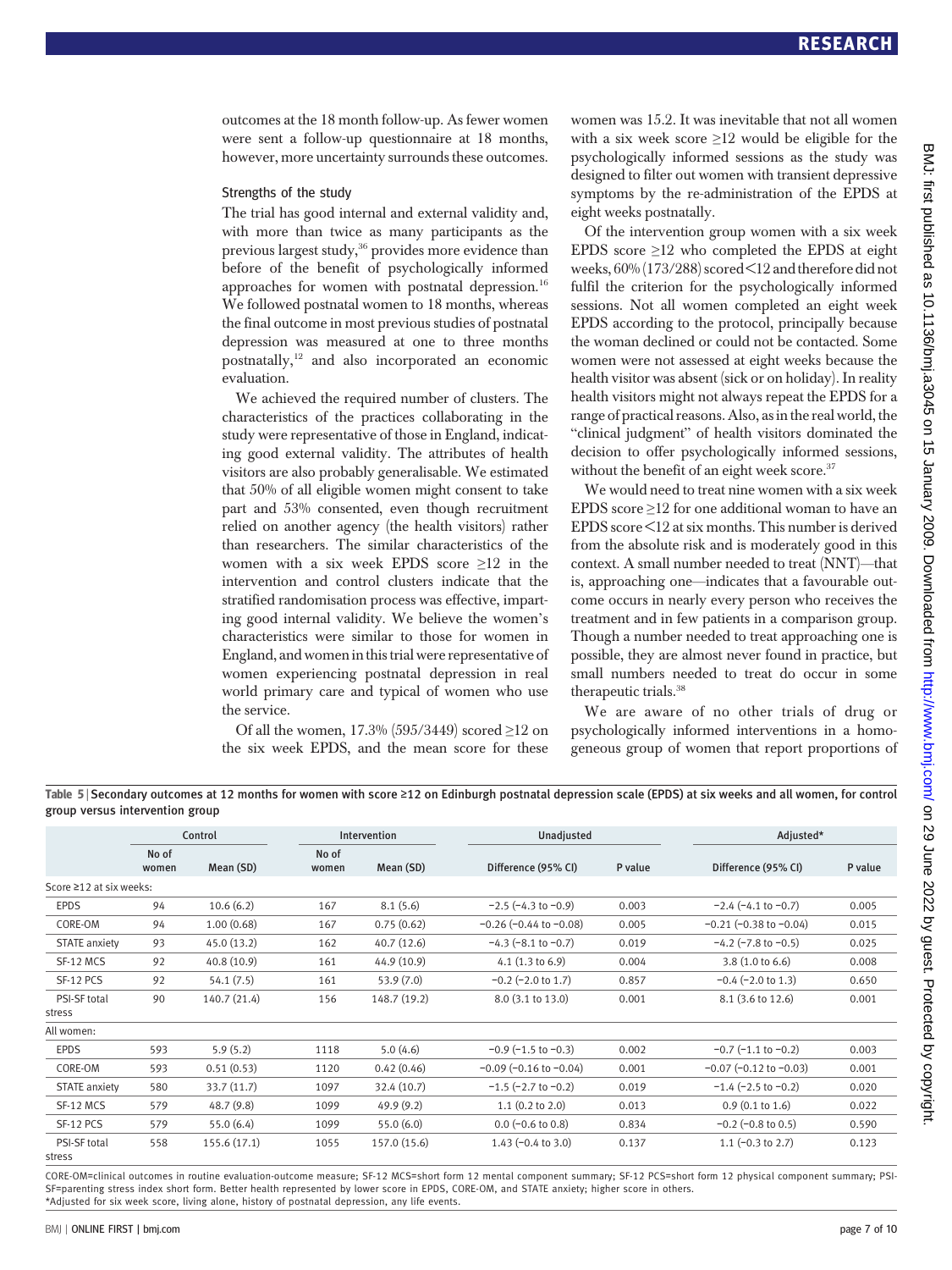women with six month scores ≥12. Two trials reported EPDS scores at 12 and 13 weeks, $1239$  and a third study (that allocated to group using coded slips of paper drawn from a bag) reported Beck depression inventory and Beck anxiety inventory at 12 weeks after the inter vention.<sup>40</sup>

#### Limitations and potential sources of bias

One limitation in the interpretation of the results arises from the differential loss to follow-up at six months among the women with a six week score  $\geq$ 12: 23% of women (44/191) in the control group and 33% (133/ 404) in the intervention group did not complete the six month EPDS. In the control group there was no difference between the mean EPDS scores at six weeks in those women who did (15.4) and did not (15.1) complete a six month EPDS. The corresponding scores in the intervention group were 15.1 and 16.2. The potential impact of this on our results is unclear, although we did adjust the six month scores for the baseline six week score.

Another limitation is our use of the threshold score  $\geq$ 12 to assess the level of depressive symptoms at six months postnatally. As the sensitivity of the Edinburgh postnatal depression scale at this threshold is 86%, the presence of these self reported symptoms might not necessarily have met the psychiatric criteria for a primary diagnosis of depression. Conversely, some women with a score below the threshold of 12 might have had symptoms of depression not included in the EPDS (specificity 78%) or might have chosen to conceal their symptoms.<sup>41</sup>

The mechanism of action is unclear because of the improvement in the intervention group, despite the unexpectedly low uptake of the psychologically informed sessions. In the intervention group 404 women had a six week score ≥12, but 173 were not eligible for sessions as they had an eight week score <12. However, 49% (199/404) of women were offered sessions and 60% (120/199) accepted. Of the 404 women, 271 (67%) returned a six month questionnaire. Of these, 46% (124/271) were offered sessions and 62% (77/124) accepted. The median number of sessions attended was four (interquartile range two to seven). The women might have had practical reasons, such as lack of time, for not accepting the sessions.<sup>42</sup>

We found a significant reduction in depressive symptoms in all the women in the intervention clusters, including the 2241 with a six week score <12, of whom 11% (83/767) in the control group and 8% (113/1474) in the intervention group had a six month score  $\leq 12$ . These results suggest that non-specific effects of the health visitor intervention were operating to generate the improvement extending beyond the women with a six week score  $\geq$ 12. As this was a pragmatic rather than explanatory trial, we can only speculate about the cause of the positive outcomes.

Because the health visitor intervention combined different training components, it is difficult to disentangle which elements might have been more effective. Importantly, the health visitors used their skills acquired during training to assess women, identify those with postnatal depressive symptoms, and offer support and deliver specific psychologically informed sessions. Health visitors have a unique opportunity to engage with all postnatal women on their caseload. The unexpected effect might have arisen because the training equipped the health visitors with the confidence in their skills, which they were motivated to generalise beyond the original protocol specification for the women with a six week score  $\geq$ 12.<sup>43</sup> That is, as a result of their training, health visitors in the intervention group might have extended their enhanced relationship skills, such as warmth and empathy,

Table 6 <sup>|</sup> Outcomes at 18 months for women with score <sup>≥</sup>12 at six weeks on Edinburgh postnatal depression scale (EPDS) and all women, for control group versus intervention group

|                         | Control        |              |                | Unadjusted<br>Intervention |                                | Adjusted* |                                |         |
|-------------------------|----------------|--------------|----------------|----------------------------|--------------------------------|-----------|--------------------------------|---------|
|                         | No of<br>women | Mean (SD)    | No of<br>women | Mean (SD)                  | Difference (95% CI)            | P value   | Difference (95% CI)            | P value |
| Score ≥12 at six weeks: |                |              |                |                            |                                |           |                                |         |
| CORE-OM                 | 47             | 0.95(0.77)   | 88             | 0.78(0.67)                 | $-0.17$ ( $-0.45$ to 0.11)     | 0.228     | $-0.08$ ( $-0.27$ to 0.10)     | 0.374   |
| <b>STATE</b> anxiety    | 46             | 42.7(14.5)   | 85             | 40.8(14.5)                 | $-1.9$ (-6.9 to 3.5)           | 0.521     | $-1.3$ ( $-5.8$ to 3.2)        | 0.578   |
| SF-12 MCS               | 46             | 40.2(7.1)    | 86             | 39.5(5.4)                  | $-0.7$ ( $-2.9$ to 1.3)        | 0.463     | $-0.7$ ( $-2.7$ to 1.3)        | 0.509   |
| SF-12 PCS               | 46             | 52.1(12.9)   | 86             | 56.0(8.6)                  | $3.9(1.1 \text{ to } 7.1)$     | 0.007     | $2.9(-0.1 \text{ to } 6.0)$    | 0.062   |
| PSI-SF total<br>stress  | 46             | 138.1 (23.2) | 82             | 147.2 (21.2)               | $9.1$ (1.1 to 17.4)            | 0.026     | $9.0$ (1.6 to 16.4)            | 0.017   |
| All women:              |                |              |                |                            |                                |           |                                |         |
| CORE-OM                 | 291            | 0.54(0.55)   | 650            | 0.43(0.49)                 | $-0.11$ ( $-0.18$ to $-0.03$ ) | 0.005     | $-0.07$ ( $-0.13$ to $-0.02$ ) | 0.011   |
| <b>STATE</b> anxiety    | 281            | 34.0 (11.8)  | 631            | 32.6(10.8)                 | $-1.5$ ( $-3.4$ to 0.4)        | 0.116     | $-1.4$ ( $-3.1$ to 0.3)        | 0.105   |
| SF-12 MCS               | 286            | 40.1(5.7)    | 634            | 40.0(4.8)                  | $-0.0$ ( $-0.6$ to 0.5)        | 0.875     | $-0.0$ ( $-0.5$ to 0.4)        | 0.846   |
| SF-12 PCS               | 286            | 57.2(10.1)   | 634            | 59.1(7.2)                  | $1.8(0.6 \text{ to } 3.1)$     | 0.005     | $1.4$ (0.2 to 2.6)             | 0.022   |
| PSI-SF total<br>stress  | 276            | 153.0 (19.4) | 628            | 156.3(16.5)                | $3.3(0.8 \text{ to } 5.8)$     | 0.009     | $3.2$ (0.9 to 5.6)             | 0.007   |

CORE-OM=clinical outcomes in routine evaluation-outcome measure; SF-12 MCS=short form 12 mental component summary; SF-12 PCS=short form 12 physical component summary; PSI-SF=parenting stress index short form. Better health represented by lower score in CORE-OM and STATE anxiety; higher score in others. \*Adjusted for six week EPDS score, living alone, history of postnatal depression, any life events.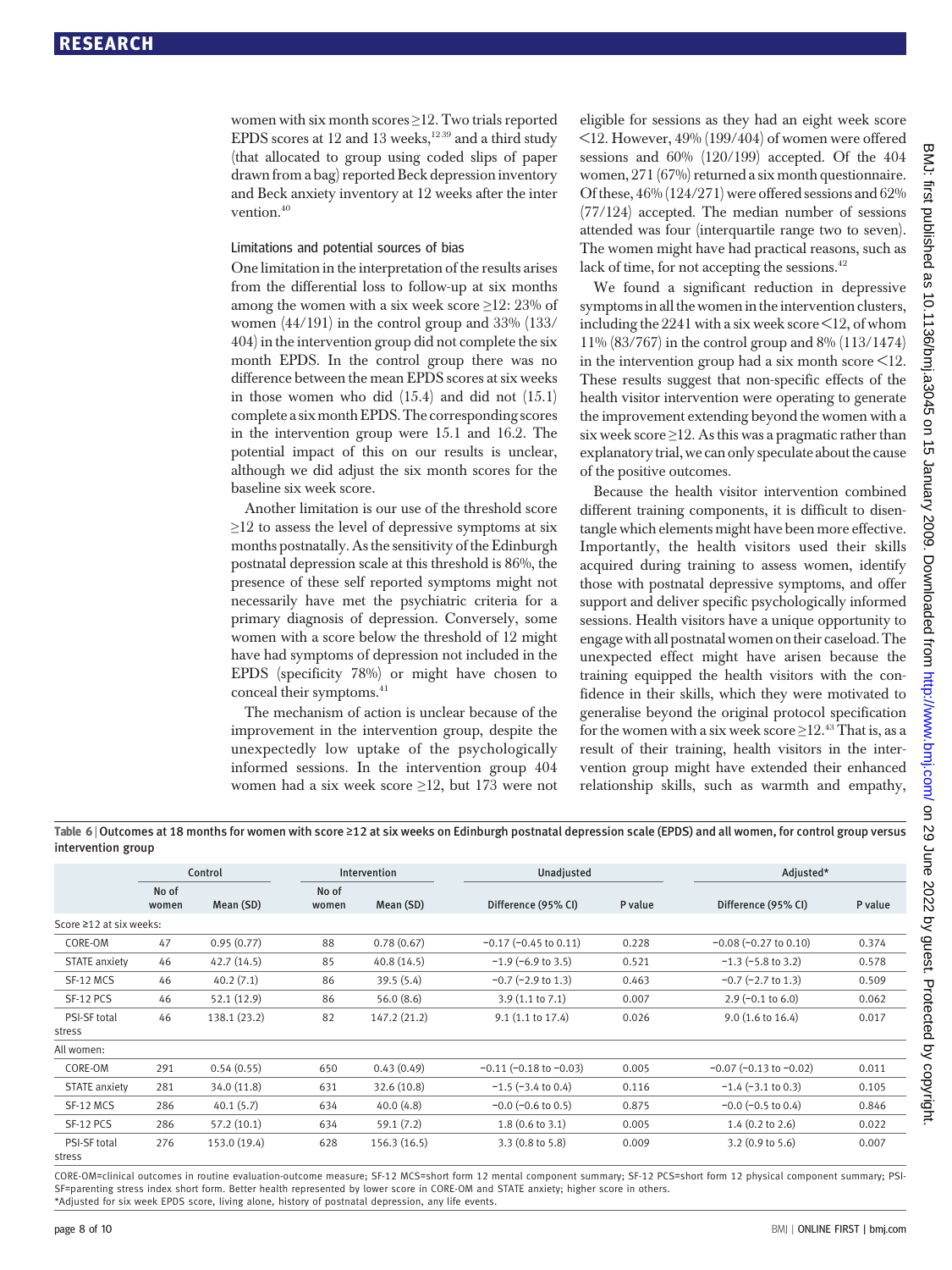thereby improving engagement with all women on their caseload antenatally and postnatally.

The intervention comprised other components, which might also have affected the emotional status of the new mothers. These were antenatal contact, the early development of the mother-health visitor relationship, and emphasis on focusing on the woman rather than solely the baby.

For those women who were offered but declined the psychologically informed sessions, the knowledge that the health visitor was aware of their emotional state and the offer in itself might have been perceived as support. Having someone in whom to confide has been identified as one of the main functional elements of social support for coping with stressful situations, and there is evidence of an association between absence of such a close relationship and symptoms.<sup>44</sup> The health visitors remained in contact with women on their caseload and there were opportunities for observation and support when the women attended baby clinics, baby massage, or postnatal groups. The women could also ask for further follow-up support when they thought they needed it.

The key to the effect of this psychological approach might therefore lie in the generalisation of the training outcomes across all women on their caseload, beyond the scope for which the training was originally developed, providing benefit from the health visitors' enhanced input and ongoing supportive engagement.

#### Potential sources of bias

Over a third (46/125) of women in the control group and over a quarter (61/214) in the intervention group said they had been prescribed an antidepressant, suggesting that the greater improvement in the intervention group was not attributable to a higher rate of prescriptions for antidepressants.

#### Contrasting benefits of psychologically informed approaches

We found no difference in outcome between the two psychological approaches. This finding is consistent with findings of similar research on psychological therapies that found that different models of intervention result in broadly similar outcomes, despite differencesintheoretical bases and style of intervention delivered. This is known as the equivalence paradox.<sup>45</sup> For example, a primary care trial for patients with depression, comparing brief non-directive counselling and cognitive behavioural therapy, found no significant difference in outcomes at four months, leading to the conclusion that they were both equally effective in this setting to this follow-up point.7 Similar effects have been found in large datasets comparing person centred therapy and cognitive behavioural therapy in routine NHS primary care settings.<sup>46</sup>

#### Further analysis and research

We report separately the results of further analysis for the women with a six week EPDS score  $\leq 12$ ; infant, partner, and economic outcomes; the views of women using a qualitative approach; and features associated with greater individual improvement.

The trial was not designed to detect the unexpected non-specific effect of the training intervention on the cohort of all women as randomised. This observation should be tested in a trial focused on this issue to determine the mechanism of the effect.

#### Conclusion

This large trial of treatment for postpartum depression is unique in the comparison of the cognitive behavioural approach and person centred approach. The trial contributes new evidence to indicate that training in psychologically informed approaches can be recommended for health visitors to enable them to identify postnatal depressive symptoms and enhance the psychological care of postnatal women.

We thank the women, health visitors, general practitioners, and primary care trusts for supporting the trial; the trial advisory group; Trent MREC, David Shapiro, and the training reference group; Mike Campbell and the data monitoring and ethics committee; Tom Ricketts, Keith Tudor, and Chris Williams for their training input; Robin Smith, GIS Analyst; and Mind Garden Inc for permission to use the STAI and Psychological Assessment Resources for permission to use the PSI-SF.

Contributors: CJM prepared the proposal, designed and supervised the conduct of the study, prepared the manuscript, and is guarantor. PS prepared the proposal, advised on design and provided supervision for the local coordinators. RW prepared the proposal and designed and advised on the conduct of the study. GP advised on design and analysed the intervention process monitoring. SD advised on design and participated in the economic analysis and the reporting. SJW provided statistical advice on the proposal at trial advisory group meetings and revised the statistical analysis plan, analysed the data, contributed to the writing. TB prepared the proposal and advised on design. MB advised on design and chaired the trial advisory group. GJP advised on design and planned the statistical analysis. JN contributed to the development of the proposal, advised on design, and assisted with the preparation of the manuscript. All contributors reviewed the manuscript.

Funding and sponsor: The trial was commissioned, funded, and sponsored by the NHS research and development health technology assessment programme.

Competing interests: None declared.

Ethical approval: Trent multicentre research ethics committee. Provenance and peer review: Not commissioned; externally peer reviewed.

- 1 Gaynes BN, Gavin N, Meltzer-Brody S, Lohr KN, Swinson T, Gartlehner G, et al. Perinatal depression: prevalence, screening accuracy, and screening outcomes. Evid Rep Technol Assess (Summ) 2005;119:1-8.
- 2 Murray L, Cooper PJ. The role of infant and maternal factors in postpartum depression, mother-infant interactions, and infant outcomes. In: Murray L, Cooper P, eds. Postpartum depression and child development. London: Guilford Press, 1997:111-35.
- 3 Lewis G. Why mothers die 2000-2002. The sixth report of confidential enquiries into maternal deaths in the United Kingdom. London: CEMACH, 2004.
- Ballard CG, Davis R, Cullen PC, Mohan RN, Dean C. Prevalence of postnatal psychiatric morbidity in mothers and fathers. Br J Psychiatry 1994;164:782-8.
- 5 Ramchandani P, Stein A, Evans I, O'Connor TG. Paternal depression in the postnatal period and child development: a prospective study. Lancet 2005;365:2201-5.
- 6 Friedli K, King MB, Lloyd M, Horder J. Randomised controlled assessment of non-directive psychotherapy versus routine generalpractitioner care. Lancet 1997;350:1662-5.
- 7 Ward E, King M, Lloyd M, Bower P, Sibbald B, Farrelly S, et al. Randomised controlled trial of non-directive counselling, cognitivebehaviour therapy, and usual general practitioner care for patients with depression. I: clinical effectiveness. BMJ 2000;321:1383-8.
- 8 Chilvers C, Dewey M, Fielding K, Gretton V, Miller P, Palmer B, et al Antidepressant drugs and generic counselling for treatment of major